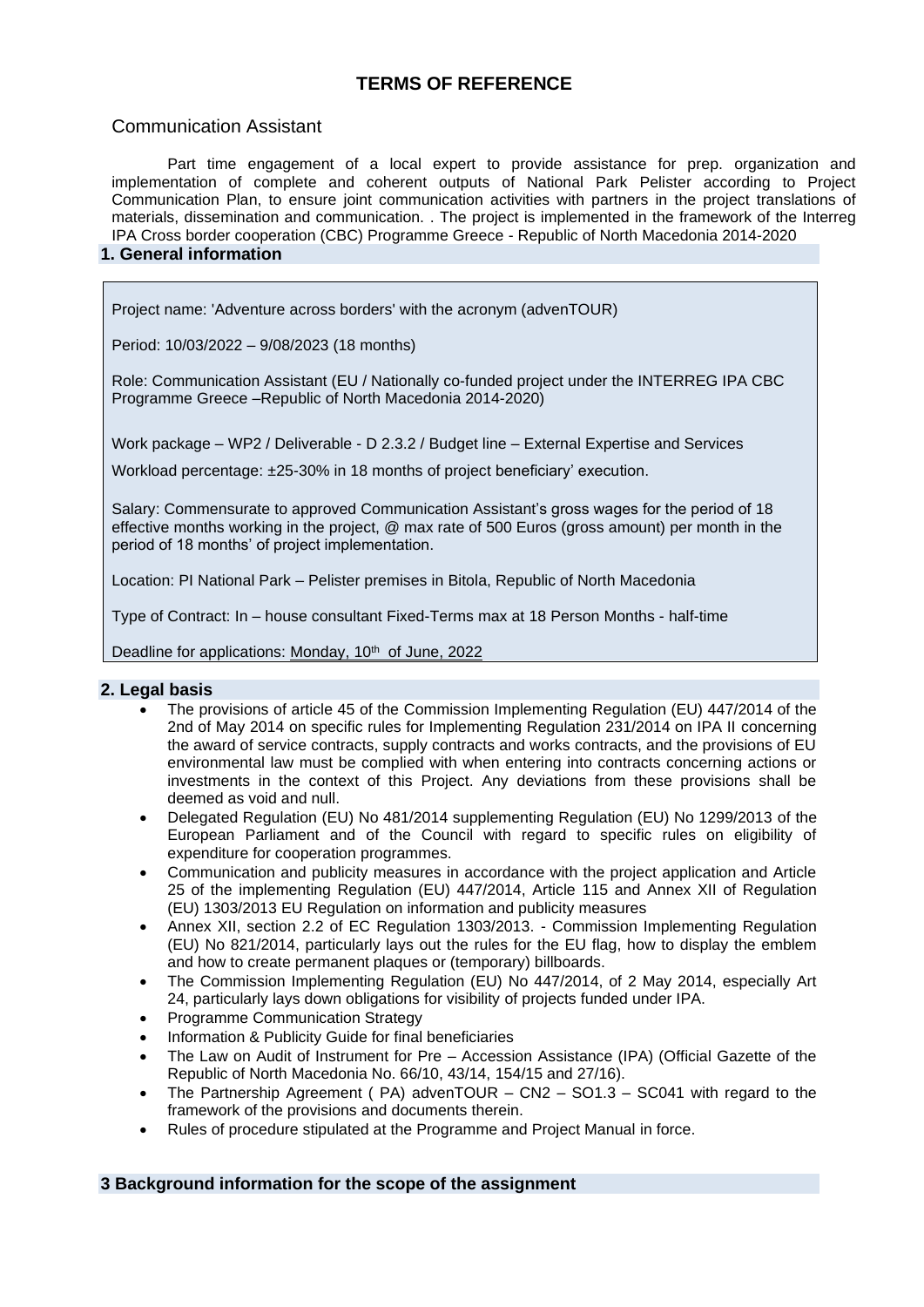More than one in six young people have stopped working since the onset of the coronavirus crisis within the EU member states and the IPA countries including of the Republic of North Macedonia as well.

Many others are trying to enter the labour market at a time when few sectors are hiring. However, if the COVID -19 pandemic crisis taught us anything, it's that we have to double down on helping unemployed youth willing to join the EU-funded projects/ programs , in particular.

The NI National Park Pelsiter saw it as a useful scheme that pledges a quality offer of new employment, continued education, or training to young people in its first Next Generation EU transaction.

The aim of this recruitment shall include analyzing these above requirements for the vacant position, attracting new young employees to that job and willing to work for and to assist the NI National Park Pelister Team in their day-to-day activities to achievement of the expected results in the project.

The legal basis for hiring a suitable candidate derives from the Application form in force for the advenTOUR project for effective and efficient implementation of the communication actions in the country.

#### *3.1. Why this positon?*

Communication asissitant is expected to lead and support complex and comprehensive communication plan efforts for the achivement the expected resultsand results publication in English and the the languages of the participating countries in the project. The position is created to meet the high demand for information and to work on the communication strategy of the project partners.. that influence key priorities for the NI National Park Pelister including the procurement policy and training delivery, environmentally preferred purchasing, secondary procurement contracts, communication activities and campaigns in the country and more.

This position shall help determine how to best communicate with the project partners from Greece and facilitate the development of new communication initiatives, achieving the objectives of the partnership in the project and to stakeholders in the cross-border area. This position shall assist National Park Peliser to navigate a highly complex process of partners' strategy and to assist in implementation of the communication plan and visibility of the project in an accurate and timely manner. It shall support initiatives of NI National Park Pelister for joint communication actions with the two other partners in Greece, hence the implementation of activities in the cross-border area.

A Communication assistant shall be also a key staff to translations and simultaneous interpretations hence communication to Greek partners, and to assist the National Park Pelister in the media relations, website management, social media campaign, assist in production 360-video, and the interactive movie of developed adventure park and of its objects v.v. the environment outreach, and other related communication and visibility actions indicated in the application form in force

### **4. National Park Pelister's role in the project partnership**

Mainly, the National Part Pelister as a project beneficiary no.3 shall implement Infrastructure works according to a study that has been developed, for the construction of an adventure park for all ages. In the newly developed adventure park, there will be protected climbing routes classified in different levels of difficulty allowing non-expert climbers to reach high altitudes in a safe way (via Ferrata, zip line).

All the rest of the project activities will also take place in the eligible CB area thus emphasizing one destination in two countries.

An Intensive promotional campaign of the above project outputs/results in the mid and long-term will increase the development of new jobs down the supply chain across the borders as it will push the offer to match the demand.

The project will contribute to creating jobs due to the increase of local businesses driven by the increase of visitors in the CB area. Reaching the objective will effectively link both local culture and natural assets with the community resources, investing in local people capacities thus directly contributing to new jobs and new touristic products.

In particular, this project will contribute to the respective indicators of the specific objective 1.3 (thematic priority d) as it will create 10 jobs (RO104) in the tourist sector in the CB area.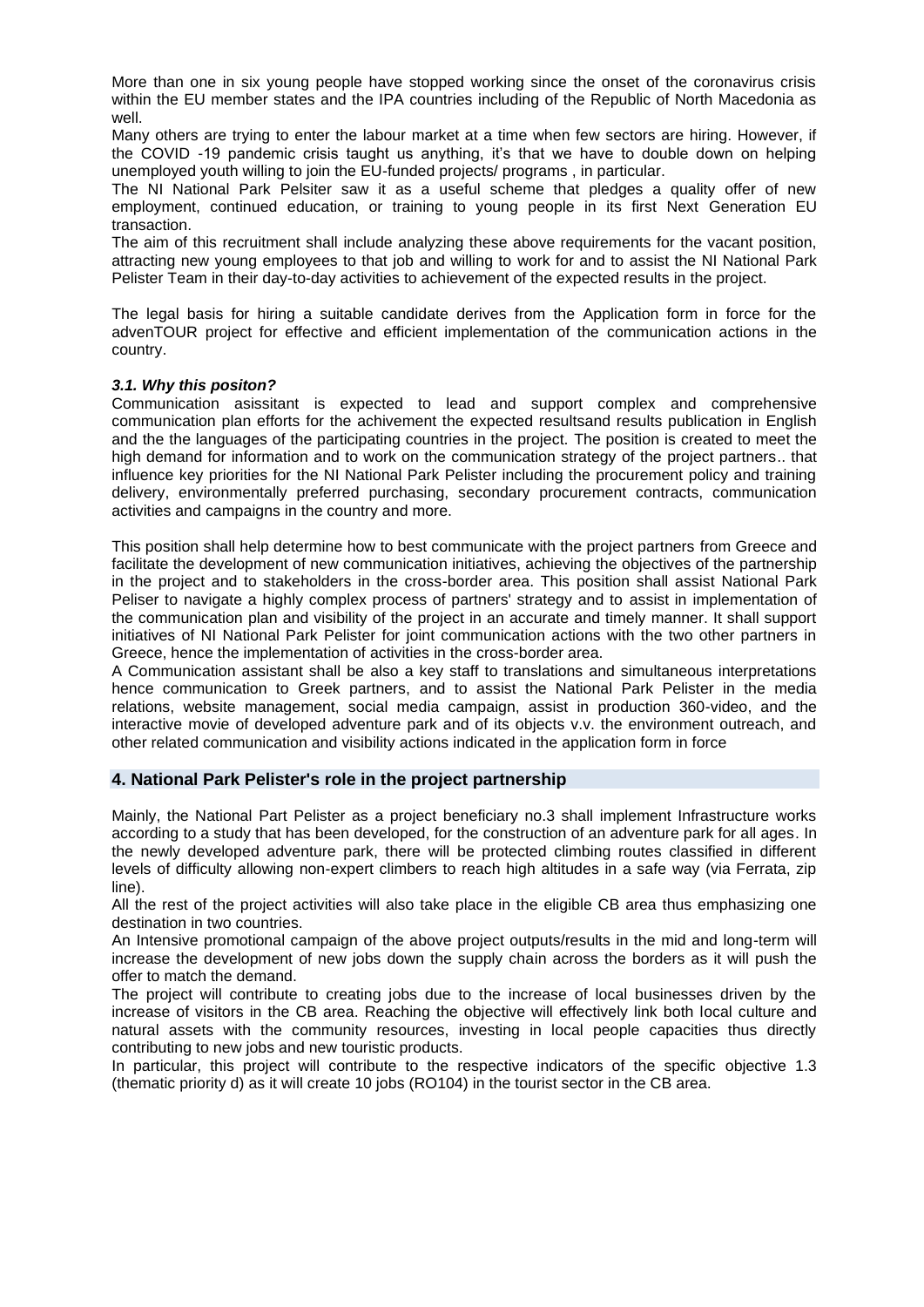#### **5. Project objectives** are, in summary, the following:

The main objective of the project is to promote the CB destination as a touristic attraction by framing the existing natural and manmade potential into marketable and sustainable touristic offer.

The project will contribute in creating jobs due to the increase of local businesses driven by the increase of visitors in the CB area. Reaching the objective will effectively link both local culture and natural assets with the community resources, investing in local people capacities thus directly contributing to new jobs and new touristic products.

In particular, this project will contribute to the respective indicators of the specific objective 1.3 (thematic priority d) as it will create 10 jobs (RO104) in the tourist sector in the CB area.

### **6. Expected results**

The project will improve the attractiveness and promote tourism in the CB area by achieving its results:

Creation of 10 new jobs down the supply chain of local tourism providers thus filling in a gap of adventure services in the CB area (indicator 00104).

More specifically, in the newly developed Adventure Park in Pelister National Park, 6 instructors will be hired to maintain and manage the infrastructure based on the training courses /seminars they will get from Nymfaio's camp Centre.

At the newly developed section of Nymfaio's camp, 4 employees will be hired to support its operations throughout the year thus extending the touristic season, a direct result of this project.

25 enterprises will participate in developing new CB travel offer resulting in long-term business relations across the border providing future capitalization of the project results. Investment in infrastructure and transfer of knowledge by the project will result in increased attractiveness of the CB area; Specificaly, uplifted skills of the locals involved in tourism will result in increased number of incoming travelers on the mid-terms.

In addition, the travelers' perception of the CB area will shift from two bordering countries to a one adventure destination enabling the project to become a showcase of real CB cooperation.

Furthermore, the project will improve the attractiveness and promote tourism in the cross-border area by arranging Natural landmarks in Pelister National Park and in Numfaio camp introducing new touristic facilities which will be in harmony with the natural environment.

The border sharing regions of Western Macedonia and Pelagonija will be promoted as an ideal travel destination through innovative activities of adventure tourism. Exchanged experience and best practices in tourism sector in CB area will be done by building capacities of at least 40 people working in the adventure tourism and specific knowledge of outdoor travel experience will be transferred.

### **7. Information and publicity**

The I & P strategy is an integrated part of the project and of outmost importance as it leads to the result of destination promotion.

Information dissemination (PR) will be implemented throughout

the project's lifecycle introducing traditional communication tools like press briefs, web page, closeout event, promo material, paid ads on social media.

Very important activity part of the overall publicity strategy is attendance at International travel FAIR which targets potential incoming travelers at B2C level.

The I & P tools that will be employed apart from the main project communication plan activities, are the project's website posts which will include a short description of the programme and shall provide information on the project, its progress, deliverables and results; all online announcements will be shared and coordinated among partners official web pages, social media profiles.

Closing conference (public final project event) will be organized and held so as to inform the target groups, specified in the communication plan, about the results achieved during the project's implementation. Tools employed for the above advertising activity include project video, the so-called social media e.g. Facebook, Twitter, LinkedIn, etc ads. The project's video will focus on showing the tangible impact of the project within the destination. Branding the CB area as outdoor authentic experience will address the nature lovers and eco-aware travelers thus securing sustainable project results.

.In terms of information and publicity measures in the project and of the Interreg Programme's brand identity, the correct name of the project and of the programme is essential in all official documents, project outputs, and advertising materials.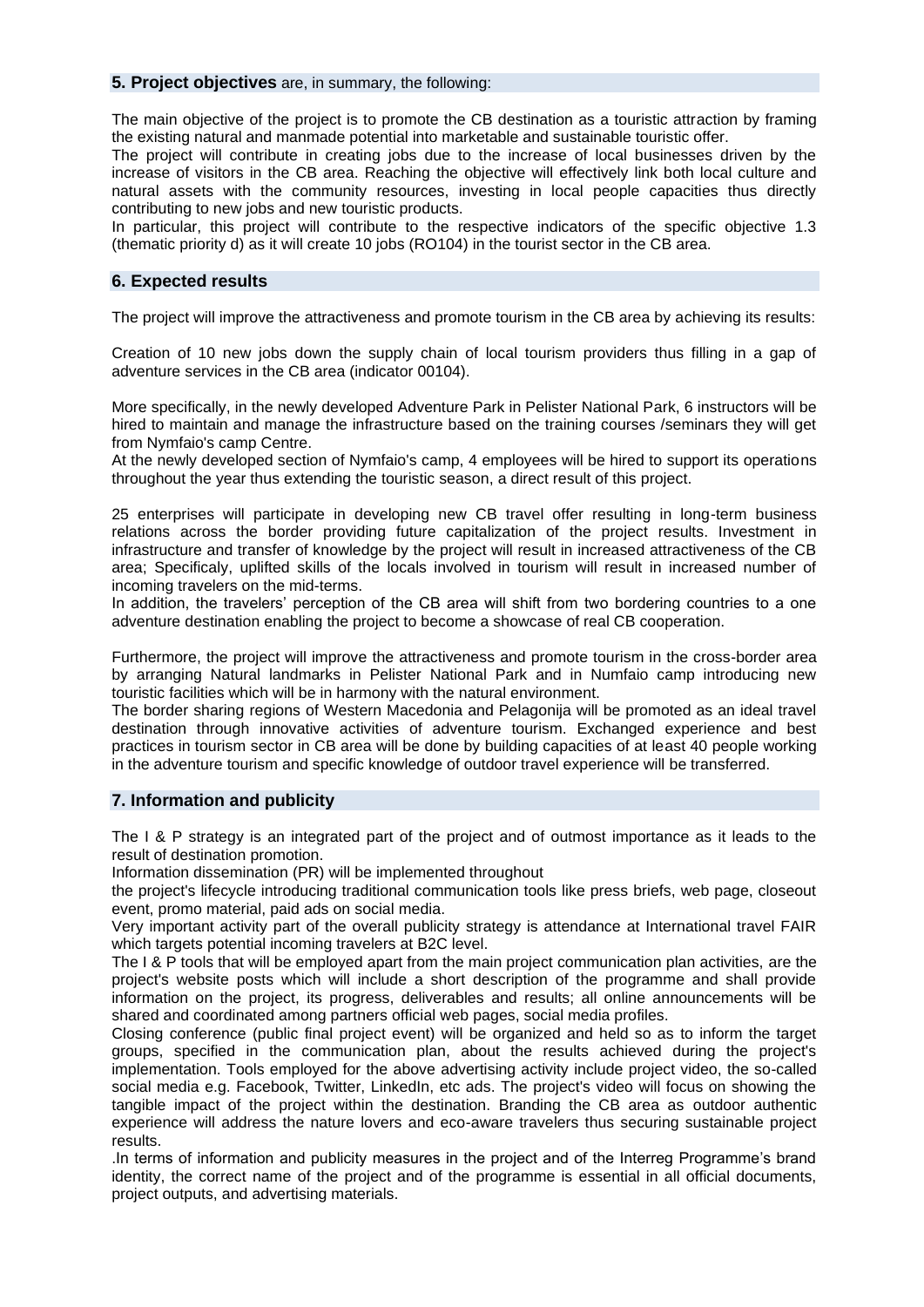### **8. Duration of the assigment**

PI National Park - Pelister (PB3) is looking to appoint Communication Assistant to join the team. The position will be effective from the date 15<sup>th</sup> of June, 2022 and It shall remain in force until the lasting date of the project as per Subsidy Contract in force. with possibility for extension of assignment as per the project extension period granted from the Programme Body and until the Lead Beneficiary has discharged in full its obligations towards the Managing Authority (MA) and the PI National Park - Pelister (PB3) submits its final report to as well submit the request for final co-financing contribution to the Ministry of Local Self Government hereafter the National Authority of the Programme.

A key responsibility of this position will also be to proactively acknowledge the public role of the European Union Funds and to promote the objectives and achievements of the 'advenTOUR project action co-funded by the EU, sustainable networks, and knowledge to maximize success with funding Programme.

The working language is English and the two national languages of participating countries.

# **9. Scope of work**

#### *9.1. Key Duties and Responsibilities*:

The key role of Communication Assistant will be

• To work under the endorsement and report to the Head of Public Institution National Park Pelister - Bitola, (the Contracting Authority of the PB3)., which is a member of the Management Team in the advenTOUR project. (referred to Partnership Agreement terms)

• Carrying out the specific communicationl activities set out in the Application form in force.

• To undertake all necessary steps enabling the Project Manager appointed by the National Park Pelister partner in the project v.v. the Lead Beneficiary to comply with its responsibilities as set out in the Subsidy Contract and the applicable Regulations.

#### *9.2. Compentencies*

#### *9.2.1. Working with others*

Works under supervision of the Project Manager appointed by National Park Pelister Regularly shares information of value with Project Manager

Shows commitment to delivering on key communication and visibility actions to project team.

Demonstrates awareness and sensitivity to teamwork' pressures

Develops a wide network, including senior-level contacts to facilitate communication activities and further own knowledge

Develops long term relationships across cultures and/or geographical boundaries with project partners in Greece.

Uses relationships to identify the best people to help in the completion of tasks

Tactfully deals with difficult people to gain buy-in and manage their expectations

#### *9.2.2. Communication*

Interacts and communicates effectively with the project team of National Park Pelsiter and the partners in Greece.

Ensures information is communicated to the Project Manager and to the Head of National Park Pelister -project beneficiary.

Provides feedback to Project Manager effectively, providing justification where necessary

Uses the correct method of communication, depending on the message and the audience Assist whilst Project Manager writing various progress reports and visibility actions in the project that are of key information

Demonstrates willingness to learn new skills and/or approaches to communication and visibility actions financed by the Interreg IPA CBC Programmes/projects.

### *9.2.3. Adapting and Innovating*

Recognises opportunities for improvement and proposes to change with impact and effect Drives forward improvements and innovations within own area of responsibility, adding value where appropriate

Quickly grasps new concepts and how to apply them

Demonstrates flexibility e.g. by working beyond own remit in order to achieve an objective Will effectively reorganise activities when faced with changing contexts and demands Promotes new ideas that are picked up by Project Manager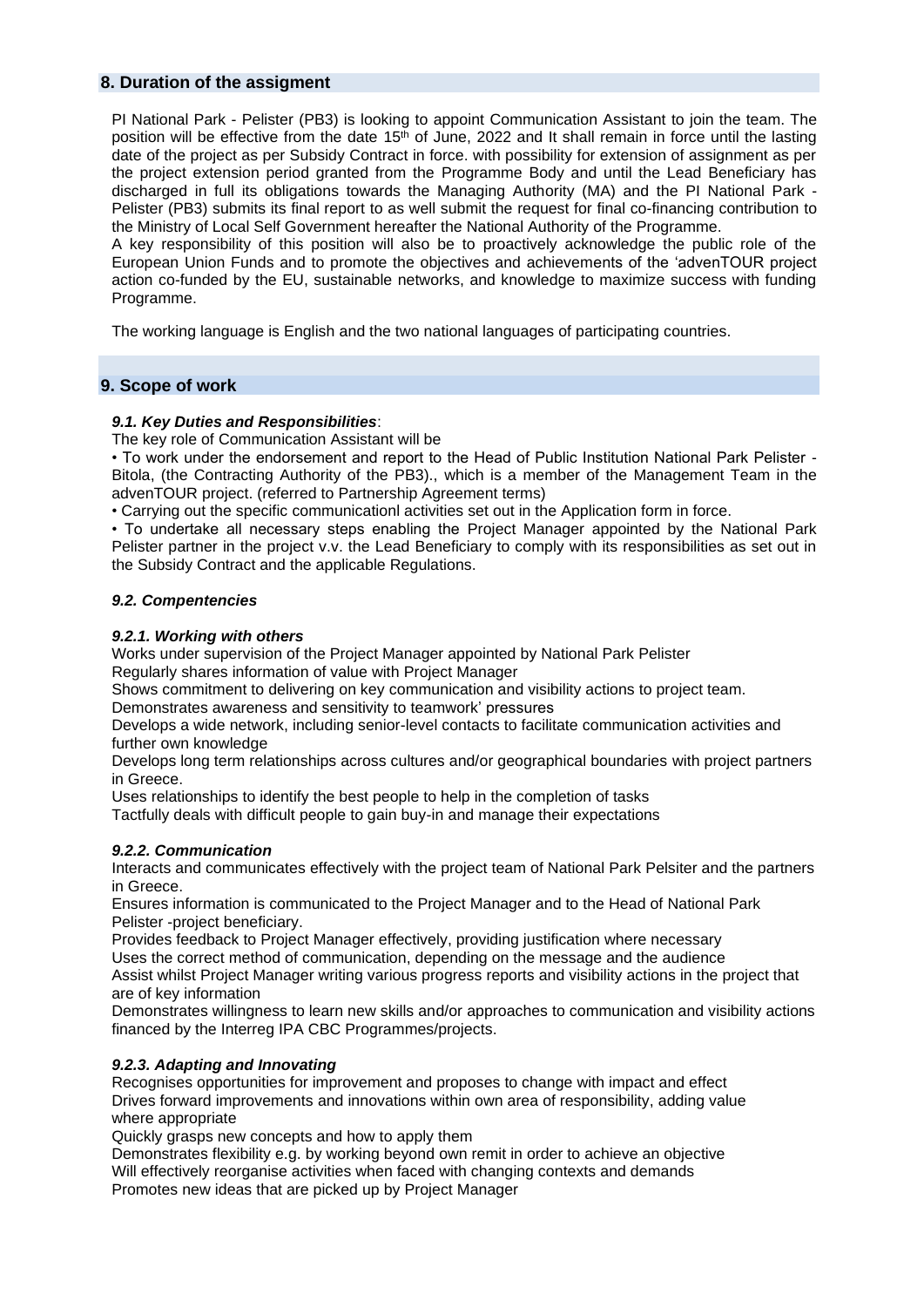Adapts personal style to meet the needs of others in the teamwork.

### **9.3. Essential Criteria**

• Up to University degree in the Social Sciences; Law, Administration, Economics,

Management or a related education field

- Knowledge and experience of PR(public relation)
- Demonstrated experience in writing stories , news and taking photos;
- Good numeracy and attention to detail with an ability to work within tight deadlines;
- Excellent interpersonal skills and an ability to work effectively with dynamic and diverse staff and management across all levels, both internally and externally;

• Excellent organisation, communication, time management, negotiation, and conflict resolution skills;

• Political acumen and ability to work across international boundaries and;

### *9.3.1. Desirable Criteria*

- Proven experience in working with newspapers/media
- Knowledge/experience of ICT, experienced user of MS Office Suite (Word, Excel,
- PowerPoint) and of Operational MIS System in the Interreg IPA CBC Programme
- Ability to work in other languages would be an advantage
- Flexibility to travel at short notice abroad o,n short-term missions

This post will involve travel in country and in Greece to Programme networking events and project partners meetings.

### **10. Planning**

Selected Project Communication Assistant will be contracted by the Public Institution National Park - Pelister Bitola, hereafter the Beneficiary 3 in the project (PB3), on the basis of providing services as of half time job.

# **11. Location of assignment**

The activities of Project Communication Assistant will be carried out mainly at the premises of the Public Institution National Park - Pelister at the street ''Vienska'' No. 14 7000 Bitola, R. of North Macedonia unless the Head of Institution (hereafter, the Contracting Authority) make an official decision or recommendation for physical or social distancing in public settings as to minimize the risk of transmissions of the virus as of preventative measures in the fight against for COVID-19 outbreak.The GOV protocols in force shall apply.

### **12. Administrative information**

The Public Institution National Park - Pelister will provide the Project Communication Assistant with adequate support with needed equipment and in particular, shall ensure that there is sufficient administrative and secretarial provision to enable his/her to concentrate on your project tasks and responsibilities. The Public Institution National Park - Pelister will also ensure that you are paid regularly and in a timely fashion according to the available fund in the project.

Office-running costs which may include office communications (fax, telecommunications, mail, courier etc.), report production, secretarial assistance, shall be covered by the Public Institution National Park - Pelister.

The Public Institution National Park Pelister shall be responsible for the daily management of the project, distribution of tasks, and performance of activities.

The Public Institution National park Pelister Bitola shall provide all required data and put in place all necessary means and staff to support the appointed project communication assistant.

#### **13. Tax and VAT arrangements**

All EU-funded Projects are VAT-exempt. Under no circumstances can VAT be paid by a Community programme.